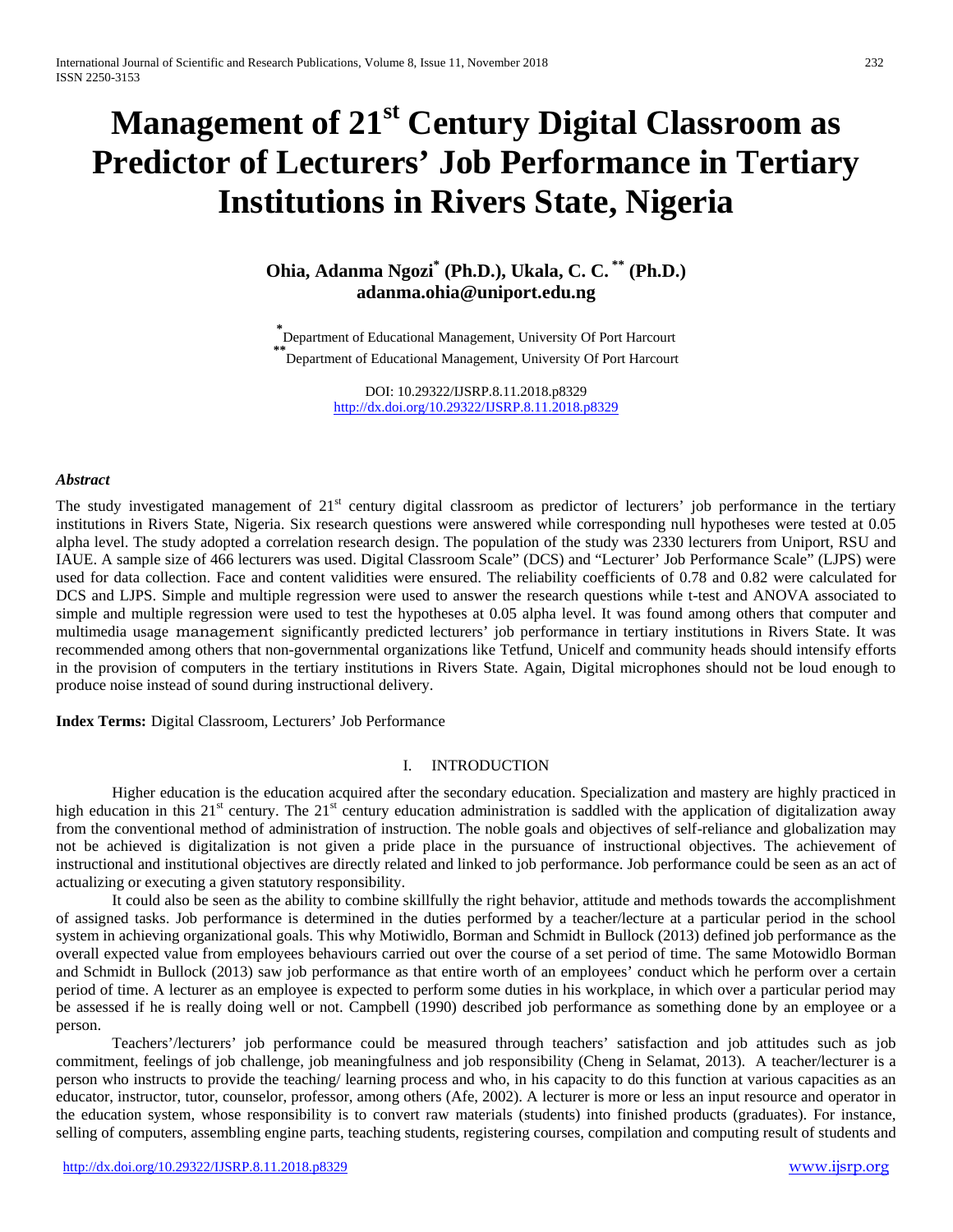performing surgery operation are behaviours that are relevant to goal achievement and can be scaled or measured to constitute performance (Campbell et al, 1990). Organizations who seek for distinctive work performance and its advantage must give adequate opportunities for employees' freedom of use of multiple skills, significant contributions, sense of responsibility and feedback on performance (Davoudi 2013). There is no doubt that effectiveness of lecturers in this  $21<sup>st</sup>$  century is all encompassing when it comes to digital teaching in the classroom. No lecturer will be able to be a content master and functional teachers with the efficient usage of digitalization.

Digitalization is the process of translating and conveying information with the help of digital appliances as a result of digital technological know-how. The conversion of information in the classroom into digital format during instruction is an exemplified digital classroom. Digital classroom is seen as a formal classroom setting where teaching and learning activities are solely managed by teachers and enhanced by technology. Digital classroom may be described as a classroom where connectivism as against constructivism is triumphant. Digitalization behooves the use of science and technology in the dissemination of information between the teacher and the learner. Scientific application of knowledge, factual synthesis and synergy amongst the teachers and students are through technology which may have been assuming an overriding position in a good digital classroom set-up.

Typical examples of basic technological requirement in a digital classroom are; computers, multimedia projector, class website, digital microphones, and online study tools. Most of the basic digital classroom appliances and platform are Information and Communication Technology based. Information and Communication Technology has become an integral component of instructional aids in school system. Federal Republic of Nigeria (2014) has advocated the integration of Information and Communication Technology (ICT) into the education in Nigeria. Ekwe, Enaohwo, Amaechi and Amadi (2016) opined that ICT can also support classroom instruction by creating opportunities for more advanced learning among broad topics and for students to complete assignments in computer rather than the normal pencil and paper. Still on the basic necessities on ICT for functional classroom are the provision of electricity, internet service providers, routers, modems, and personnel to maintain the network, beyond the initial cost of the hardware and software (Grinter & Edward, 2005).

Scholars have encouraged the equipment of  $21<sup>st</sup>$  century classrooms with modern, basic and functional Information and Communication Technologies. Scholar like Iwuamadi (2013) has advocated the stacking of classrooms with computers, printers, instructional software, electronic references, video players, overhead projectors, TV programmes and the internet. Among others are CD-ROM, a high-speed modem, scanner, speech synthesizer, digital camera, telecommunication interface/link to on-line services and a computer. Ekwe, Enaohwo, Amaechi and Amadi (2016) stressed that multimedia is a computer with a combination of media or integrated use and display of video or visual images, motion, sound/speakers, data, graphics and charts, text and animation sequences that enable students and teachers to interact actively with the display.

Multimedia sources of information include print materials, scanned images, photographs, and digital camera slides on topics which enable students to construct knowledge (Ekwe, Enaohwo, Amaechi & Amadi, 2016). The most frequently used multimedia in the school systems has always been the multimedia projector. These projectors are able to display words and pictures at a required rate and focus for effective teaching and learning. Becker and Harper in Amie-Ogan and Osuji (2016) submitted that the United States of America had increased her pace in gaining access to digitalization and the procurement of computers for school e-teaching and learning.

Federal Republic of Nigeria (2014) has ordered that the government shall provide adequate infrastructure and develop capacity for effective utilization of Information and Communication Technology (ICT) to enhance the delivery of basic education in Nigeria. In contrast to the directive of the FRN, Jegede and Owolabi (2008) reported that computer instructional materials such as computers, computer laboratories, printers, scanners, e-books, and digital textbooks were either in short supply or not available in Nigeria. Still in line with the inadequate supply of digital materials was the finding by Akuegwu, Ntukidem and Jaga in Amie-Ogan and Osuji (2016) who reported that some digital instructional materials lacking in the schools include computers, laptops, video players, multimedia projectors, power point projectors, digital cameras, internet facilities, computer network, telephone (GSM and land phones), e-library, television programmes and database among others. The short availability of some of these materials has behooved judicious, effective and efficient management of them for the actualization of the  $21<sup>st</sup>$  century teaching outline. Proper management of these materials is bedeviled with lack of teachers' competence.

That is why Yusuf in Amie-Ogan and Osuji (2016) stressing the importance of teachers competence reported that the regular use of digital instructional materials is important to teachers because it supports and facilities teachers' professional competence and helps them to be more efficient and effective thereby increasing their interest in teaching. Lack of proper management of the  $21<sup>st</sup>$  century instructional aid makes the instruction boring. In furtherance on the handicaps of the use of digital materials was the assertion by Egomo, Enyi and Tah (2012) who reported that inspite of the benefits of using instructional materials, it's use among teachers has been low, due to incompetence on the part of the teachers and other debilitating factors such as irregular power supply, internet connectivity, telephones, dysfunctional nature, and no specific policy for ICT in education. Despite the lackadaisical attitude of some lecturers to effectively use and manage the usage of digital appliance, there are still some overwhelming benefits accruable from their proper usage. This is the simple reason Bell and Avis in Amie-Ogan and Osuji (2016, 131) outlined the benefits of digital instructional materials to include:

- Global access to knowledge
- Instant sharing of experiences and best practices
- Self paced and self based learning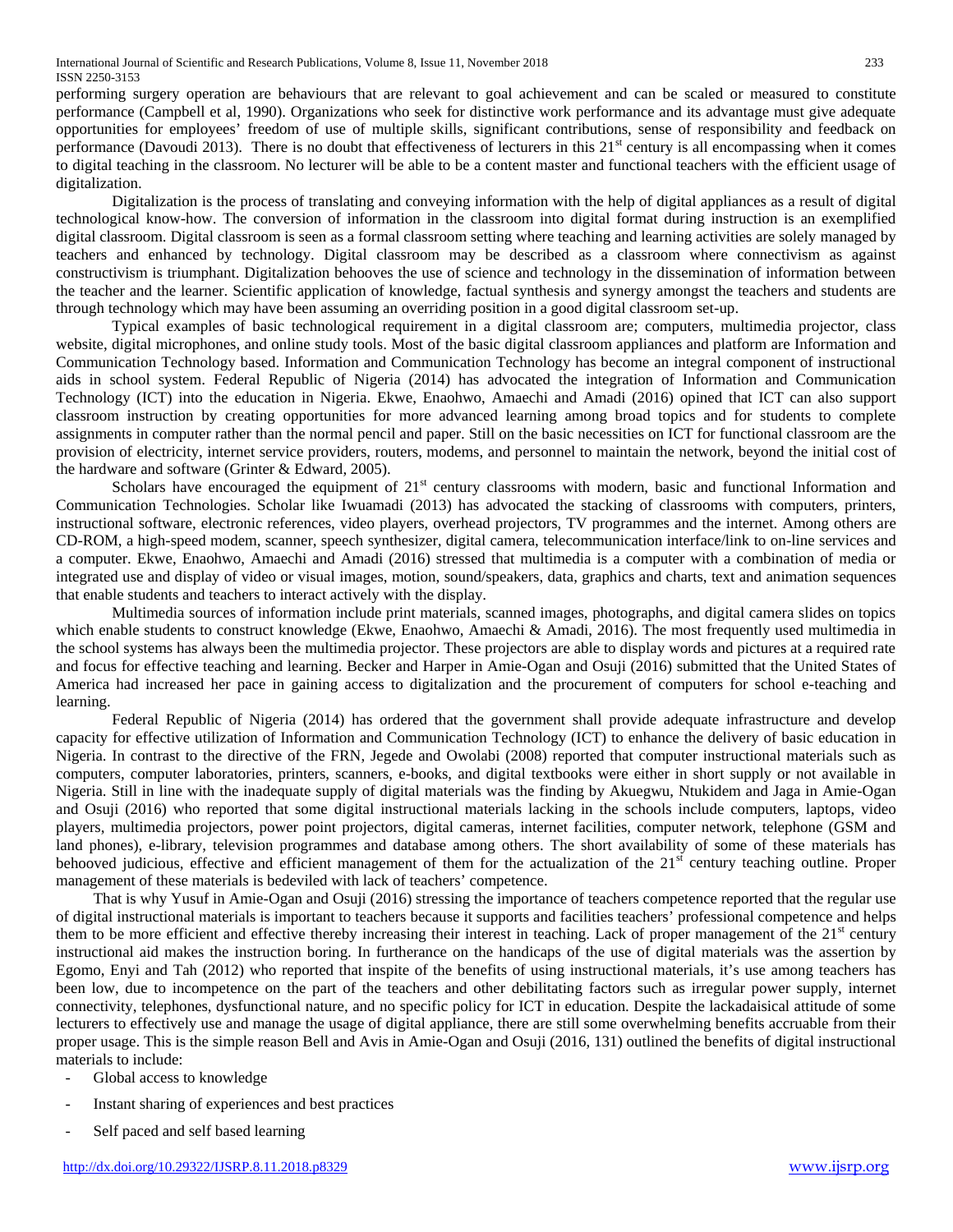International Journal of Scientific and Research Publications, Volume 8, Issue 11, November 2018 234 ISSN 2250-3153

- Stimulations and experimental learning
- Learning becomes interactive and joyful through multimedia tools
- Opening windows for new thinking, an atmosphere of innovation
- Bringing excitement and motivation; proud of owing technology, feeling of in-a-way being ahead of time.

Multimedia as an integral of digitalization is a platform that enables the user to access words and pictures almost at the same time. Multimedia is used in the teaching and learning in the classroom. Multimedia is defined as a learning from words and pictures, which could be printed text whereas the pictures could be in dynamic forms such as animation or video (Mayer, 2008). The effective management of search engines by the lecturers will help them develop their knowledge on a specific area and as such provide solutions to unanswered educational problems. Proper regulation and management of the usage of Google search engine, ask.com, We-charts, bing, yahoo, AOL.com, Baidu, Wolframalpha, DuckDuckGo, internet Archive and Yandex.ru will no doubt tantamount into educational exploits.

## II. STATEMENT OF THE PROBLEM

Researchers and personal experience have shown that the quality of instruction in the tertiary institutions is constantly on the decrease mostly in Rivers State. Most of the lecturers have not been able to embrace training and development that can enhance their manpower capacity in the usage of 21<sup>st</sup> century appliances in the school. The paradigm and pragmatic shift from analogue to digital teaching methodology may have contributed to lecturers' low level of quality instructional delivery. Lack of effective and efficient digital classroom management may be a woe to the person and credibility of the lecturer which may tantamount to low self-efficacy, low self-esteem and low self-concept but improves increased aggressive behaviour in the face of instructional delivery. When this unsatisfactory state of affaire is established, it may lead to poor quality and quantity of instructional delivery which may negate the achievement of goals and objectives of the instruction in particular and the school in general. The researchers are bothered on the extent digital classroom management can jointly and independently predict lecturers' job performance in tertiary institutions in Rivers State, Nigeria.

## III. AIM AND OBJECTIVES OF THE STUDY

The study aimed at investigating the management of  $21<sup>st</sup>$  century digital classroom as a predictor of lecturers' job performance in the tertiary institutions in Rivers State, Nigeria. Specifically, the study sought to:

- 1. Find out the extent computer usage management predicts lecturers' job performance in tertiary institutions in Rivers State, Nigeria.
- 2. Ascertain the extent multimedia projector usage management predicts lecturers' job performance in tertiary institutions in Rivers State, Nigeria.
- 3. Determine the extent class website usage management predicts lecturers' job performance in tertiary institutions in Rivers State, Nigeria.
- 4. Examine the extent digital microphones usage management predicts lecturers' job performance in tertiary institutions in Rivers State, Nigeria.
- 5. Examine the extent online study tools usage management predicts lecturers' job performance in tertiary institutions in Rivers State, Nigeria.
- 6. Determine the extent digital classroom jointly predict lecturers' job performance in tertiary institutions in Rivers State, Nigeria.

## IV. RESEARCH QUESTIONS

The research questions were answered in this study.

- 1. To what extent does computer usage management predict lecturers' job performance in tertiary institutions in Rivers State, Nigeria?
- 2. To what extent does multimedia projector usage management predict lecturers' job performance in tertiary institutions in Rivers State, Nigeria?
- 3. To what extent does class website usage management predict lecturers' job performance in tertiary institutions in Rivers State, Nigeria?
- 4. To what extent does digital microphones usage management predict lecturers' job performance in tertiary institutions in Rivers State, Nigeria?
- 5. To what extent does online study tools usage management predict lecturers' job performance in tertiary institutions in Rivers State, Nigeria?
- 6. To what extent does digital classroom jointly predict lecturers' job performance in tertiary institutions in Rivers State, Nigeria?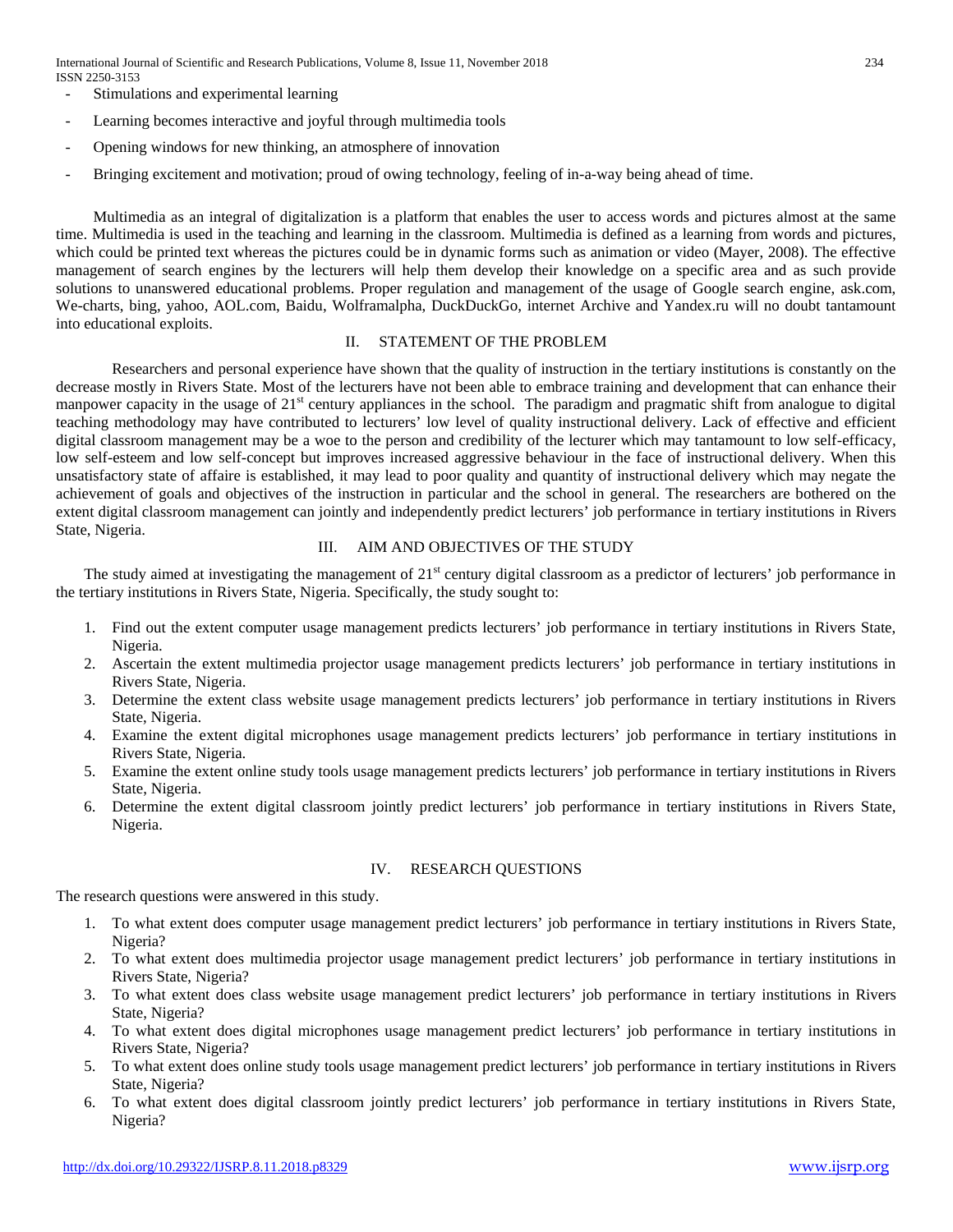#### V. HYPOTHESES

The following null hypotheses were tested at 0.05 alpha level of significance:

- 1. Computer usage management does not significantly predict lecturers' job performance in tertiary institutions in Rivers State, Nigeria.
- 2. Multimedia projector usage management does not significantly predict lecturers' job performance in tertiary institutions in Rivers State, Nigeria.
- 3. Class website usage management does not significantly predict lecturers' job performance in tertiary institutions in Rivers State, Nigeria.
- 4. Digital microphones usage management does not significantly predict lecturers' job performance in tertiary institutions in Rivers State, Nigeria.
- 5. Online study tools usage management does not significantly predict lecturers' job performance in tertiary institutions in Rivers State, Nigeria.
- 6. Digital classroom does not significantly jointly predict lecturers' job performance in tertiary institutions in Rivers State, Nigeria.

## VI. METHODOLOGY

The study adopted correlation research design. The population of the study consists of all the 2330 lecturers in the 3 public universities in Rivers State. As at the time of this study, there are three (3) public universities in River State Nigeria. They are: university of Port Harcourt (UNIPORT), Rivers State University (RSU) and Ignatius Ajuru University of Education (IAUE). Uniport 1,500, RSU 274, IAUE 556 making a total of 2330 lecturers from the three universities in Rivers State. (Source: Registry Department of the various institutions, 2017). A sample size of 466 lecturers was used. The proportionate stratified sampling technique was used in three universities in Rivers State. In the RSU, 20% of 274 gave 55. In UPH, 20% of 1500 gave 300 lectures. Finally, in IGUOE, 20% of 556 gave 111 lecturers. Two instruments were used for data collection. The instruments are titled "Digital Classroom Scale" (DCS) and "Lecturer' Job Performance Scale" (LJPS). The DCS contained 50 items with 20 negatively skewed and 30 items positively skewed respectively. Lecturers Job Performance scale contained 20 items with 5 negatively skewed and 15 positively skewed. The instruments are structured after the modified Likert four point rating options of Strongly Agree (4), Agree (3), Disagree (2) and Strongly Disagree (1). Face and content validities were ensured by expert in the relevant areas. The internal consistency method using Cronbach alpha gave the reliability coefficients of 0.78 and 0.82 for DCS and LJPS respectively. Simple regression was used to answer research questions 1-5 while multiple regression was used to answer research question 6. T-test associated with simple regression was used to test hypotheses 1-5 while ANOVA associated with multiple regression was used to test null hypothesis 6.

#### VII. RESULTS

## **Research Question One**

To what extent does computer usage management predict lecturers' job performance in tertiary institutions in Rivers State, Nigeria?

| Model | 17                | R Square | <b>Adjusted R Square</b> | Std. Error of the Estimate |
|-------|-------------------|----------|--------------------------|----------------------------|
|       | .093 <sup>a</sup> | .009     | 005                      | .45394                     |

## **Table 1a: simple regression on the extent computer usage management predicts lecturers' job performance**

a. Predictors: (Constant), computer usage

Table 1a showed that computer usage management has regression coefficient (R) of 0.093 and regression square  $(R^2)$ coefficient of 0.009. The coefficient of determinism shows that the extent of prediction was 0.9% (100 X 0.009). This shows that computer usage management predicts lecturers' job performance in tertiary institutions in Rivers State, Nigeria by 0.9%.

## **Hypothesis One**

Computer usage management does not significantly predict lecturers' job performance in tertiary institutions in Rivers State, Nigeria.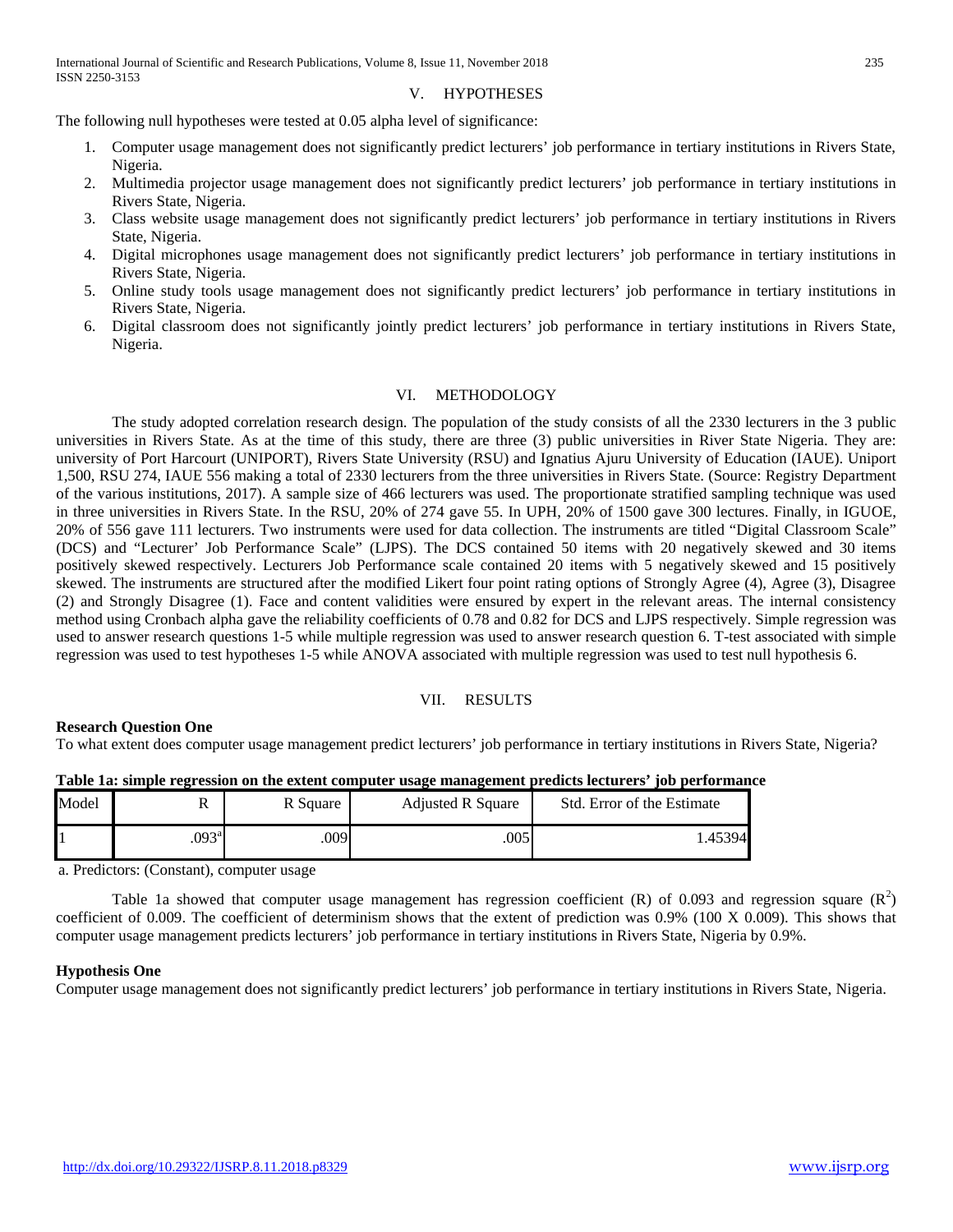|       |                |        | <b>Unstandardized Coefficients</b> | Standardized<br>Coefficients |        |      |
|-------|----------------|--------|------------------------------------|------------------------------|--------|------|
| Model |                | B      | Std. Error                         | Beta                         | t      | Sig. |
|       | (Constant)     | 36.336 | .396                               |                              | 91.728 | .000 |
|       | Computer usage | .019   | .012                               | .093                         | 1.583  | .015 |

**Table 1b: t-test associated with simple regression on the extent computer usage management predicts lecturers' job performance**

a. Dependent Variable: job performance

Table 1b revealed that the t-test value associated with simple regression was 1.583 which is not significant at 0.015 when subjected to an alpha level of 0.05. Therefore, the null hypothesis was rejected. By implication, computer usage management significantly predicted lecturers' job performance in tertiary institutions in Rivers State, Nigeria.

## **Research Question Two**

To what extent does multimedia projector usage management predict lecturers' job performance in tertiary institutions in Rivers State, Nigeria?

## **Table 2a: simple regression on the extent multimedia projector usage management predicts lecturers' job performance**

| Model | 17             | R Square                                    | <b>Adjusted R Square</b> | Std. Error of the Estimate |
|-------|----------------|---------------------------------------------|--------------------------|----------------------------|
|       | റററി<br>ے بے ۔ | $.054$ <sup><math>\blacksquare</math></sup> |                          | .42039                     |

a. Predictors: (Constant), multimedia projector

Table 2a showed that multimedia projector usage management has regression coefficient (R) of 0.232 and regression square  $(R<sup>2</sup>)$  coefficient of 0.054. The coefficient of determinism shows that the extent of prediction was 5.4% (100 X 0.054). This shows that multimedia projector usage management predicts lecturers' job performance in tertiary institutions in Rivers State, Nigeria by 5.4%.

## **Hypothesis Two**

Multimedia projector usage management does not significantly predict lecturers' job performance in tertiary institutions in Rivers State, Nigeria.

## **Table 2b: t-test associated with simple regression on the extent multimedia projector usage management predicts lecturers' job performance**

|       |                      |        |                                    | Standardized |        |      |
|-------|----------------------|--------|------------------------------------|--------------|--------|------|
|       |                      |        | <b>Unstandardized Coefficients</b> | Coefficients |        |      |
| Model |                      | В      | Std. Error                         | <b>Beta</b>  |        | Sig. |
|       | (Constant)           | 28.520 | 2.080                              |              | 13.709 | .000 |
|       | Multimedia projector | .227   | .056                               | .232         | 4.055  | .000 |

a. Dependent Variable: job performance

Table 2b revealed that the t-test value associated with simple regression was 4.055 which is significant at 0.000 when subjected to an alpha level of 0.05. Therefore, the null hypothesis was rejected. By implication, multimedia projector usage management significantly predicted lecturers' job performance in tertiary institutions in Rivers State, Nigeria.

## **Research Question Three**

To what extent does class website usage management predict lecturers' job performance in tertiary institutions in Rivers State, Nigeria?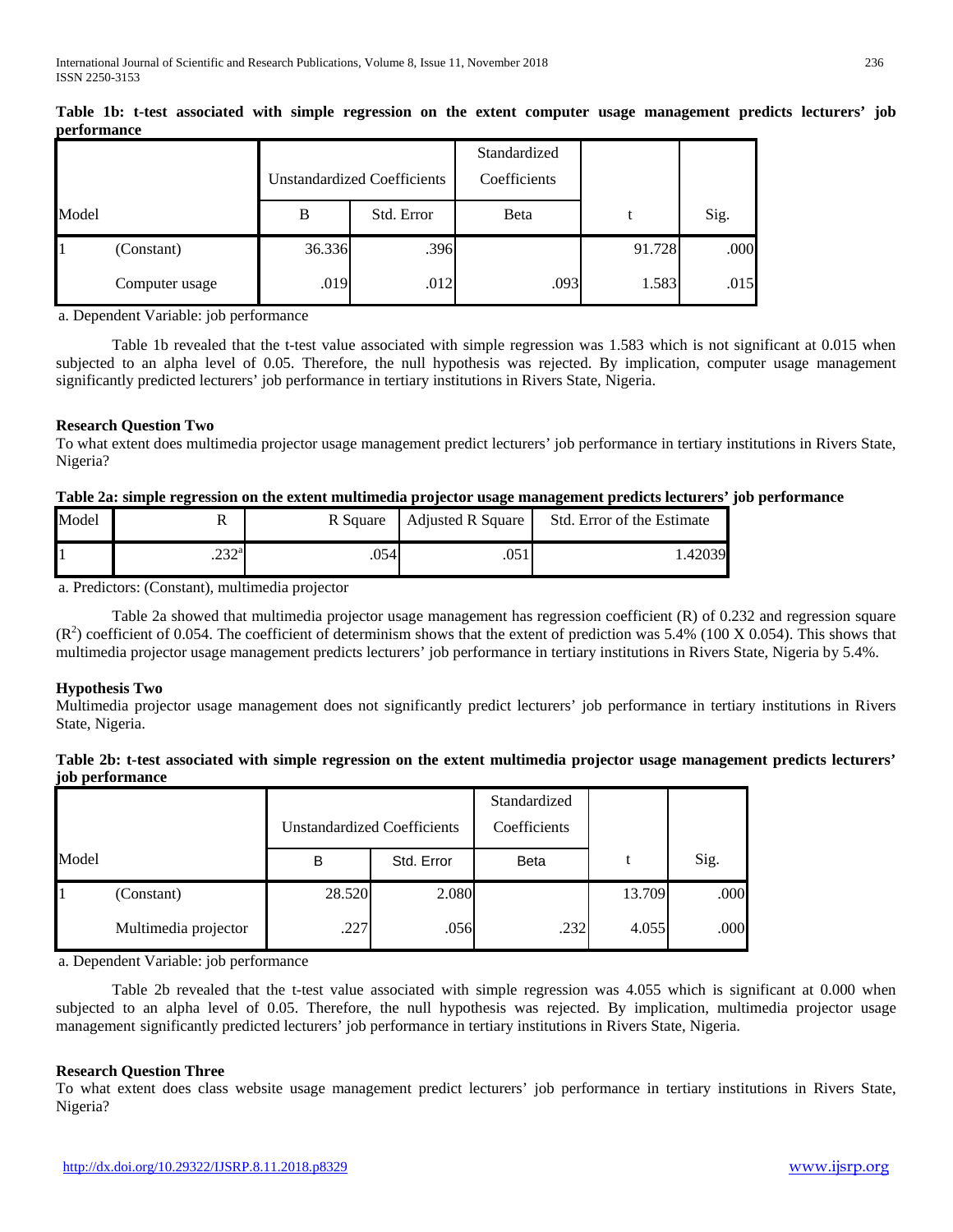| Model | 17                | R Square | <b>Adjusted R Square</b> | Std. Error of the Estimate |
|-------|-------------------|----------|--------------------------|----------------------------|
|       | .105 <sup>a</sup> | .011     | .008                     | 1.45214                    |

## **Table 3a: simple regression on the extent class website usage management predicts lecturers' job performance**

a. Predictors: (Constant), class website

Table 3a showed that class website usage management has regression coefficient (R) of 0.105 and regression square  $(R^2)$ coefficient of 0.011. The coefficient of determinism shows that the extent of prediction was 1.1% (100 X 0.011). This shows that class website usage management predicts lecturers' job performance in tertiary institutions in Rivers State, Nigeria by 1.1%.

## **Hypothesis Three**

Class website usage management does not significantly predict lecturers' job performance in tertiary institutions in Rivers State, Nigeria.

## **Table 3b: t-test associated with simple regression on the extent class website usage management predicts lecturers' job performance**

|       |               |        | <b>Unstandardized Coefficients</b> | Standardized<br>Coefficients |        |      |
|-------|---------------|--------|------------------------------------|------------------------------|--------|------|
| Model |               | B      | Std. Error                         | Beta                         |        | Sig. |
|       | (Constant)    | 33.720 | 1.798                              |                              | 18.749 | .000 |
|       | Class website | .088   | .049                               | .105                         | 1.797  | .073 |

a. Dependent Variable: job performance

Table 3b revealed that the t-test value associated with simple regression was 1.797 which is not significant at 0.073 when subjected to an alpha level of 0.05. Therefore, the null hypothesis was accepted. By implication, class website usage management significantly predicted lecturers' job performance in tertiary institutions in Rivers State, Nigeria.

## **Research Four**

To what extent does digital microphones usage management predict lecturers' job performance in tertiary institutions in Rivers State, Nigeria?

## **Table 4a: simple regression on the extent digital microphones usage management predicts lecturers' job performance**

| Model | n                   | R Square | <b>Adjusted R Square</b> | Std. Error of the Estimate |
|-------|---------------------|----------|--------------------------|----------------------------|
|       | $.207$ <sup>a</sup> | .043     | .040                     | 1.42850                    |

a. Predictors: (Constant), digital microphones

Table 4a showed that digital microphones usage management has regression coefficient (R) of 0.207 and regression square  $(R<sup>2</sup>)$  coefficient of 0.043. The coefficient of determinism shows that the extent of prediction was 4.3% (100 X 0.043). This shows that digital microphones usage management predicts lecturers' job performance in tertiary institutions in Rivers State, Nigeria by 4.3%. **Hypothesis Four**

Digital microphones usage management does not significantly predict lecturers' job performance in tertiary institutions in Rivers State, Nigeria.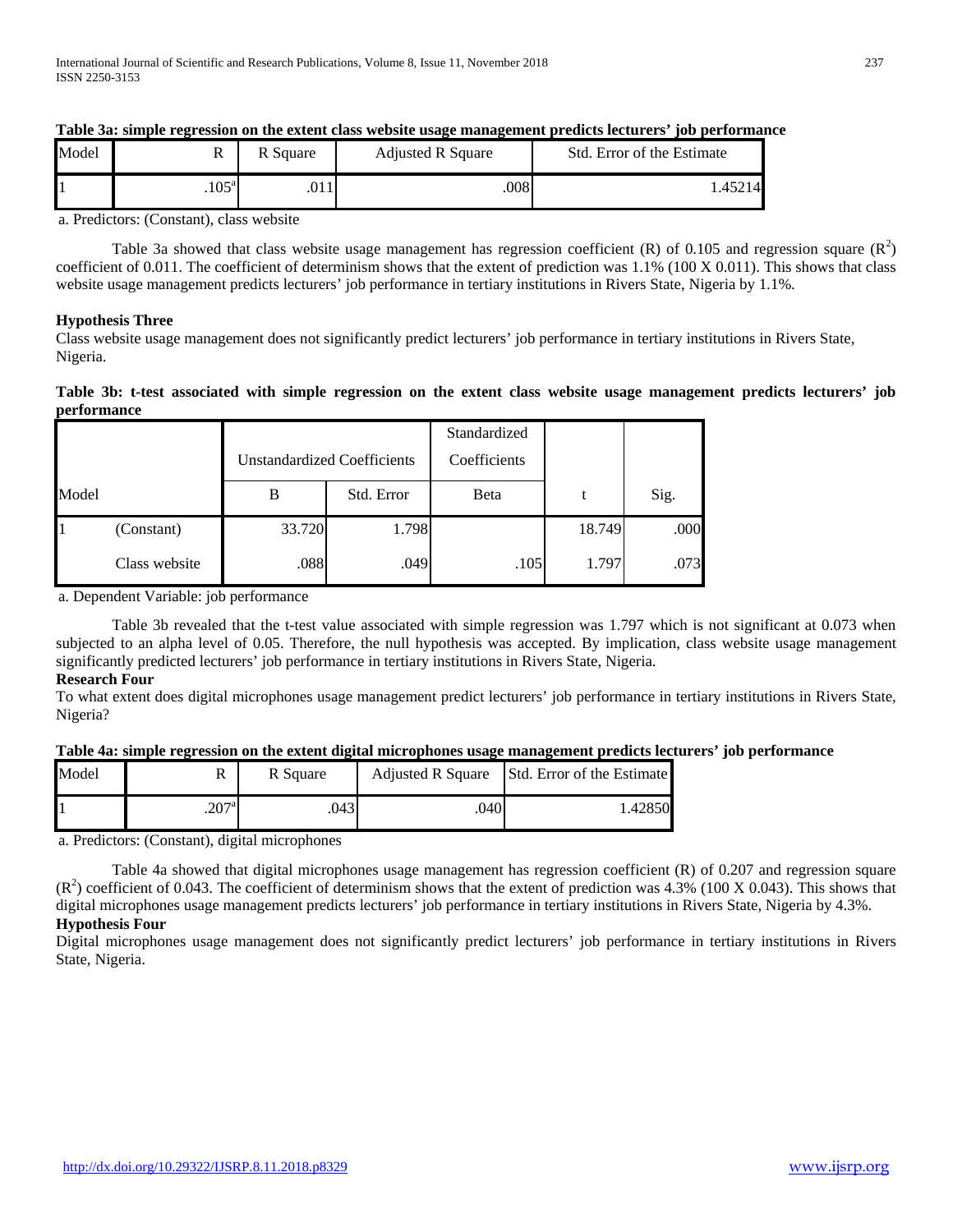|       |                     | <b>Unstandardized Coefficients</b> |                    | Standardized<br>Coefficients |          |      |
|-------|---------------------|------------------------------------|--------------------|------------------------------|----------|------|
| Model |                     | В                                  | Std. Error<br>Beta |                              | t        | Sig. |
|       | (Constant)          | 42.450                             | 1.529              |                              | 27.756   | .000 |
|       | Digital microphones | $-.151$                            | .042               | $-.207$                      | $-3.603$ | .000 |

**Table 4b: t-test associated with simple regression on the extent digital microphones usage management predicts lecturers' job performance**

a. Dependent Variable: job performance

Table 4b revealed that the t-test value associated with simple regression was -3.603 which is significant at 0.000 when subjected to an alpha level of 0.05. Therefore, the null hypothesis was rejected. By implication, digital microphones usage management significantly predicted lecturers' job performance in tertiary institutions in Rivers State, Nigeria.

## **Research Question Five**

To what extent does online study tools usage management predict lecturers' job performance in tertiary institutions in Rivers State, Nigeria?

## **Table 5a: simple regression on the extent study tools usage management predicts lecturers' job performance**

| Model |                | R Square             | <b>Adjusted R Square</b> | Std. Error of the Estimate |
|-------|----------------|----------------------|--------------------------|----------------------------|
|       | 502a<br>ت سے ب | <b>ANA</b><br>ر رے . | $\overline{\phantom{a}}$ | .24479                     |

a. Predictors: (Constant), online study tools

Table 5a showed that online study tools usage management has regression coefficient (R) of 0.523 and regression square ( $R^2$ ) coefficient of 0.273. The coefficient of determinism shows that the extent of prediction was 27.3% (100 X 0.273). This shows that study tools usage management predicts lecturers' job performance in tertiary institutions in Rivers State, Nigeria by 27.3%.

## **Hypothesis Five**

Online study tools usage management does not significantly predict lecturers' job performance in tertiary institutions in Rivers State, Nigeria.

|                    |  |  |  |  |  |  | Table 5b: t-test associated with simple regression on the extent study tools usage management predicts lecturers' job |  |  |
|--------------------|--|--|--|--|--|--|-----------------------------------------------------------------------------------------------------------------------|--|--|
| <b>performance</b> |  |  |  |  |  |  |                                                                                                                       |  |  |

|       |                    | <b>Unstandardized Coefficients</b> |            | Standardized<br>Coefficients |        |      |
|-------|--------------------|------------------------------------|------------|------------------------------|--------|------|
| Model |                    | B                                  | Std. Error | Beta                         |        | Sig. |
|       | (Constant)         | 17.583                             | 1.859      |                              | 9.458  | .000 |
|       | Online study tools | .524                               | .050       | .523                         | 10.426 | .000 |

a. Dependent Variable: job performance

Table 5b revealed that the t-test value associated with simple regression was 10.426 which is significant at 0.000 when subjected to an alpha level of 0.05. Therefore, the null hypothesis was rejected. By implication, online study tools usage management significantly predicted lecturers' job performance in tertiary institutions in Rivers State, Nigeria.

## **Research Question Six**

To what extent does digital classroom jointly predict lecturers' job performance in tertiary institutions in Rivers State, Nigeria?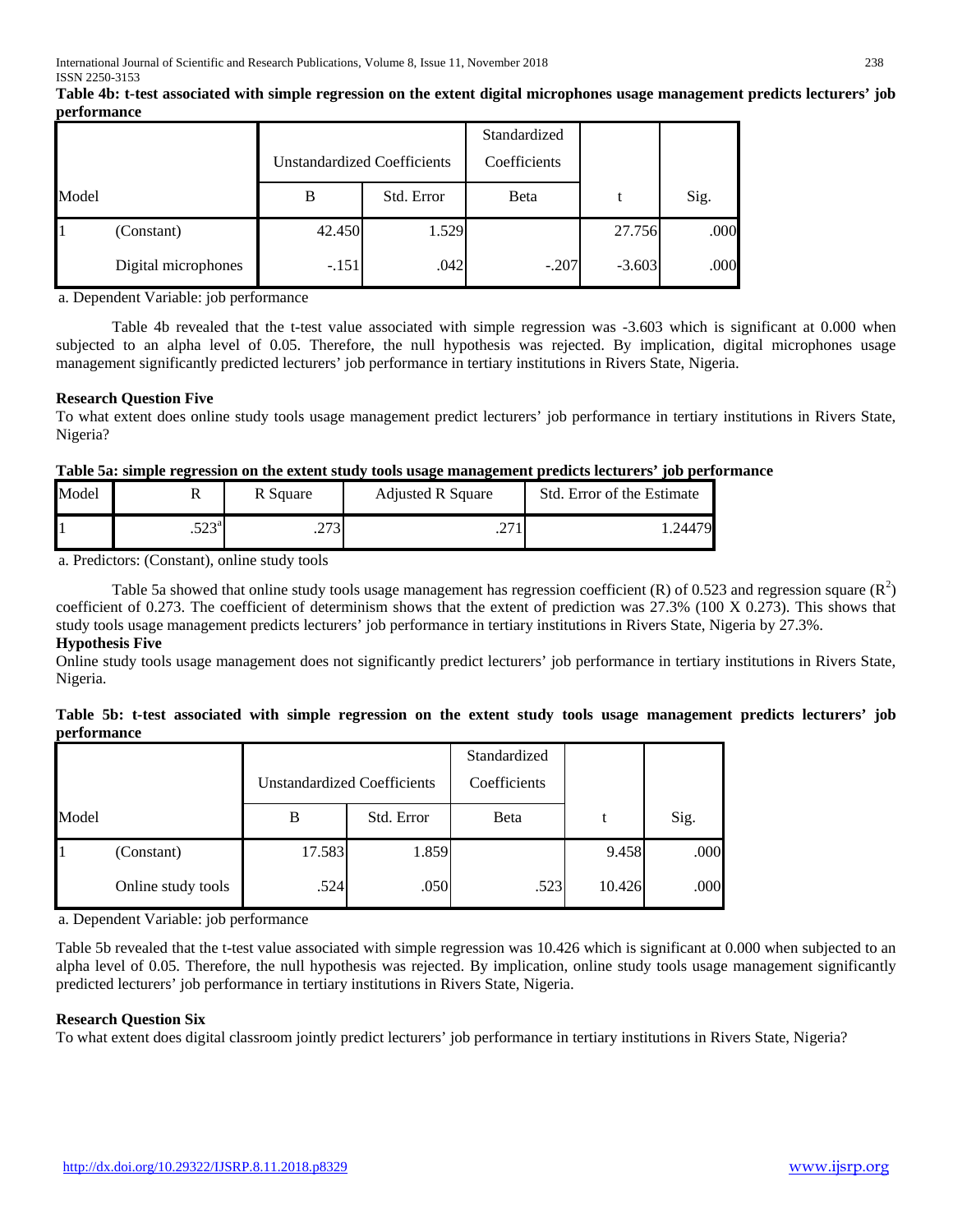|       |                |          | . .  |                                              |
|-------|----------------|----------|------|----------------------------------------------|
| Model |                | R Square |      | Adjusted R Square Std. Error of the Estimate |
|       | $.549^{\rm a}$ | .301     | .289 | 1.22941                                      |

## **Table 6a: multiple regression on the extent digital classroom jointly predicts lecturers' job performance**

a. Predictors: (Constant), online study tools, computer usage, class website, digital microphones, multimedia

projector

Table 6a showed that digital classroom has regression coefficient (R) of 0.549 and regression square ( $\mathbb{R}^2$ ) coefficient of 0.301. The coefficient of determinism shows that the extent of prediction was 30.1% (100 X 0.301). This shows that digital classroom jointly predicted lecturers' job performance in tertiary institutions in Rivers State, Nigeria by 30.1%.

## **Hypothesis**

Digital classroom does not significantly jointly predict lecturers' job performance in tertiary institutions in Rivers State, Nigeria.

## **Table 6b: ANOVA associated with multiple regression on the extent digital classroom jointly predicts lecturers' job performance**

| Model |            | Sum of Squares | Df  | Mean Square | F      | Sig.              |
|-------|------------|----------------|-----|-------------|--------|-------------------|
|       | Regression | 185.461        |     | 37.092      | 24.541 | .000 <sup>a</sup> |
|       | Residual   | 430.765        | 460 | 1.511       |        |                   |
|       | Total      | 616.227        | 465 |             |        |                   |

a. Predictors: (Constant), online study tools, computer usage, class website, digital microphones, multimedia projector

Table 6b revealed that sum and mean squares are 185.461 and 430.765. With degree of freedom of 5 and 460, the F value of 24.541 is statistically significant when subjected to an alpha level of 0.05 this showed that the null hypothesis was rejected. This is because the calculated probability value of 0.000 was less than the critical probability value of 0.05 which implies statistical significance. By implication, digital classroom jointly predicted lecturers' job performance in tertiary institutions in Rivers State, Nigeria.

## VIII. DISCUSSION OF FINDINGS

## **Computer Usage Management and Job Performance**

Computer usage management predicts lecturers' job performance in tertiary institutions in Rivers State, Nigeria by 0.9%. Computer usage management significantly predicted lecturers' job performance in tertiary institutions in Rivers State, Nigeria. The findig of the study is surprising to the researchers because they had expected computer usage management to predict lecturers' job performance to a very large extent. The finding of the study is in line with Udochukwu (2018) who found that improper management of computers during instructions are debilitating to effective teaching and learning.

## **Multimedia Projector Usage Management and Job Performance**

Multimedia projector usage management predicts lecturers' job performance in tertiary institutions in Rivers State, Nigeria by 5.4%. Multimedia projector usage management significantly predicted lecturers' job performance in tertiary institutions in Rivers State, Nigeria. Multimedia predicted lecturers' job performance to a very low extent. The possible reason why multimedia did not predict lecturers' job performance to a high extent could be because of the require competence by the lecturers to handle some of this appliances. This is why Akachukwu (2014) found that lack of teachers' competence in handling instructional materials is highly related to inefficiency in the classroom.

## **Class Website Usage Management and Job Performance**

Class website usage management predicts lecturers' job performance in tertiary institutions in Rivers State, Nigeria by 1.1%. Class website usage management significantly predicted lecturers' job performance in tertiary institutions in Rivers State, Nigeria. The result showed that class website usage management has no strong predictive power on lecturers' job performance. The finding is